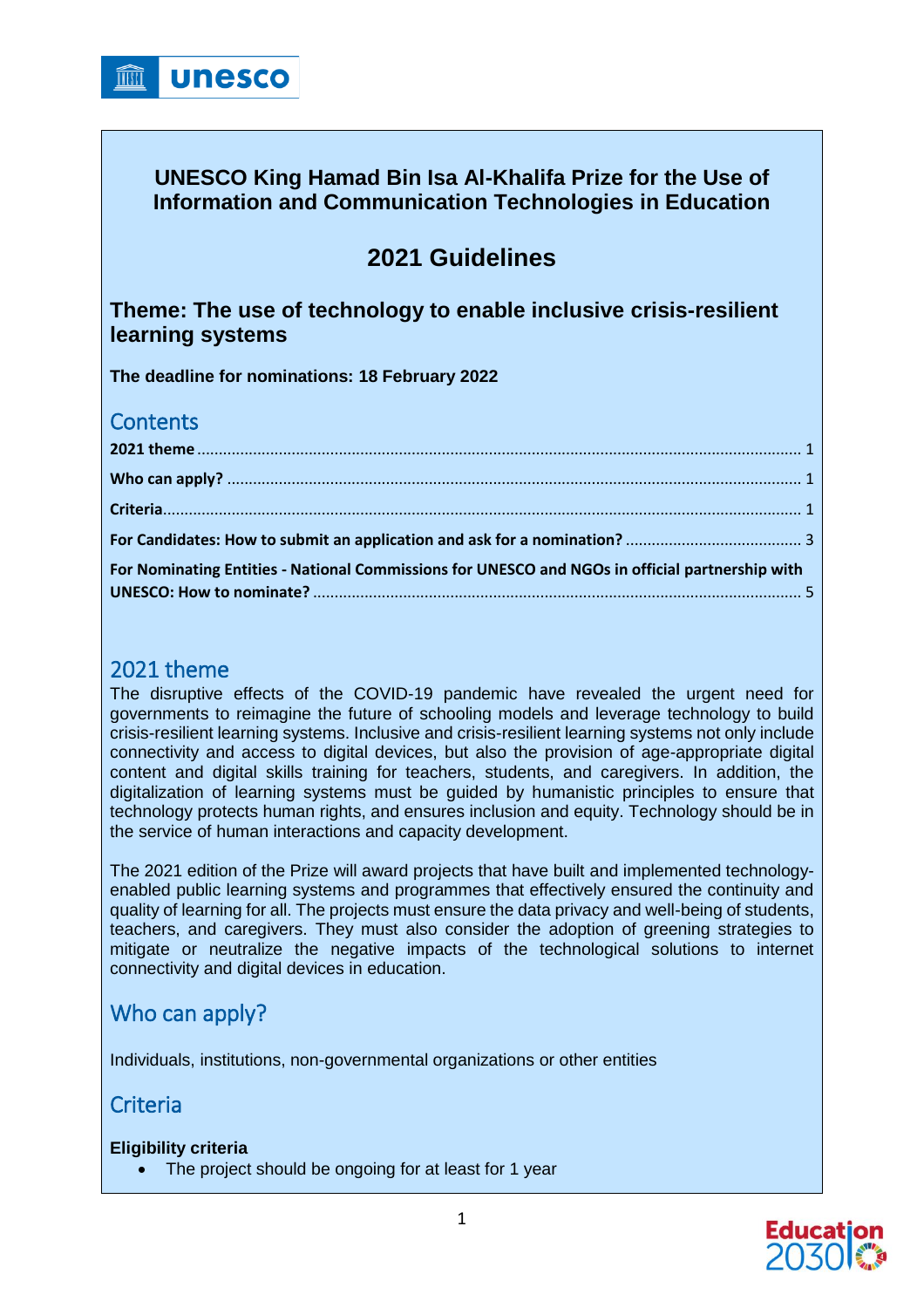## **unesco**

- The project and its organization should not be affiliated to UNESCO or receive any funding from UNESCO
- The technology tools used by the project should be open and free

#### **Selection criteria**

**THTT** 

- **Relevance to the Thematic Focus**: The project is in line with the objectives of the Prize and is relevant to the specific theme of the year
- **Innovation**: The project applies innovative technologies to provide affordable and inclusive tools
- **Evidence of Impact**: The project should provide evidence of improved learning outcomes of the targeted beneficiaries
- **Potential for Replicability and Scalability**: The project should show evidence that it can be replicated in other contexts or have the potential to further optimize and scale its impact
- **Inclusion and Equity**: The project should use innovative technologies to advance inclusion and equity in education, while taking into account marginalized groups, leaners in crises and emergencies contexts and learners with disabilities.

The Prize is not a grant scheme aimed at supporting new projects or organizations. The Prize is aimed at recognizing already implemented projects and activities or individuals/institutions/ organizations for the creative use of new technologies in education, teaching and learning.

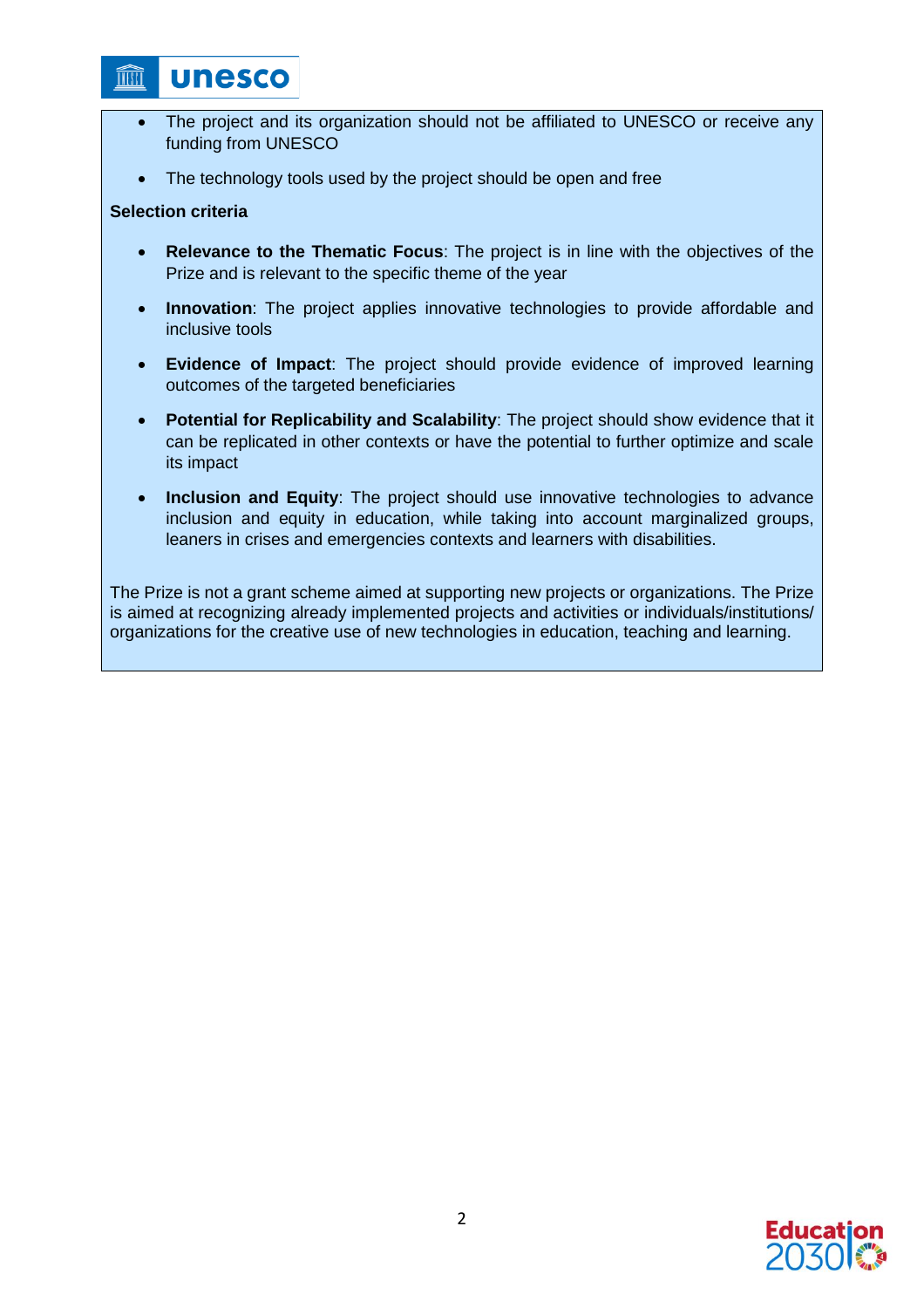## <span id="page-2-0"></span>For Candidates: How to submit an application and ask for a nomination?



1. **Contact nominating entity:** If your project/programme meets the criteria, please get in contact as soon as possible with an appropriate nominating entity to inform about your interest in applying for the Prize.

**Check out: [List of National Commissions for UNESCO;](https://pax.unesco.org/xml_files/CRM_PROD_Outbound/NationalCommissions.asp)** 

**[List of NGOs in official partnership with UNESCO](https://en.unesco.org/sites/default/files/list_ngos_official_partners_unesco.pdf)**

- 2. **Create your account:** Request a user account and indicate through which entity you will apply at : [www.unesco.org/ict-ed-prize/register](http://www.unesco.org/ict-ed-prize/register)
- 3. **Go to the online platform** accessible at [www.unesco.org/ict-ed-prize](http://www.unesco.org/ict-ed-prize) and start filling in the online application form in **English or French**.
- 4. **Present your project/programme** in a clear and structured way, following the instructions given in the form and respecting the indicated word limit. All supporting materials (e.g. publications, photos, videos) must be transmitted electronically through the online system.
- 5. **Ensure that your project is nominated**

| If you want to be nominated by your<br>country's National Commission | If you want to be nominated by an<br>NGO in official partnership with<br><b>UNESCO</b> |  |
|----------------------------------------------------------------------|----------------------------------------------------------------------------------------|--|
|----------------------------------------------------------------------|----------------------------------------------------------------------------------------|--|

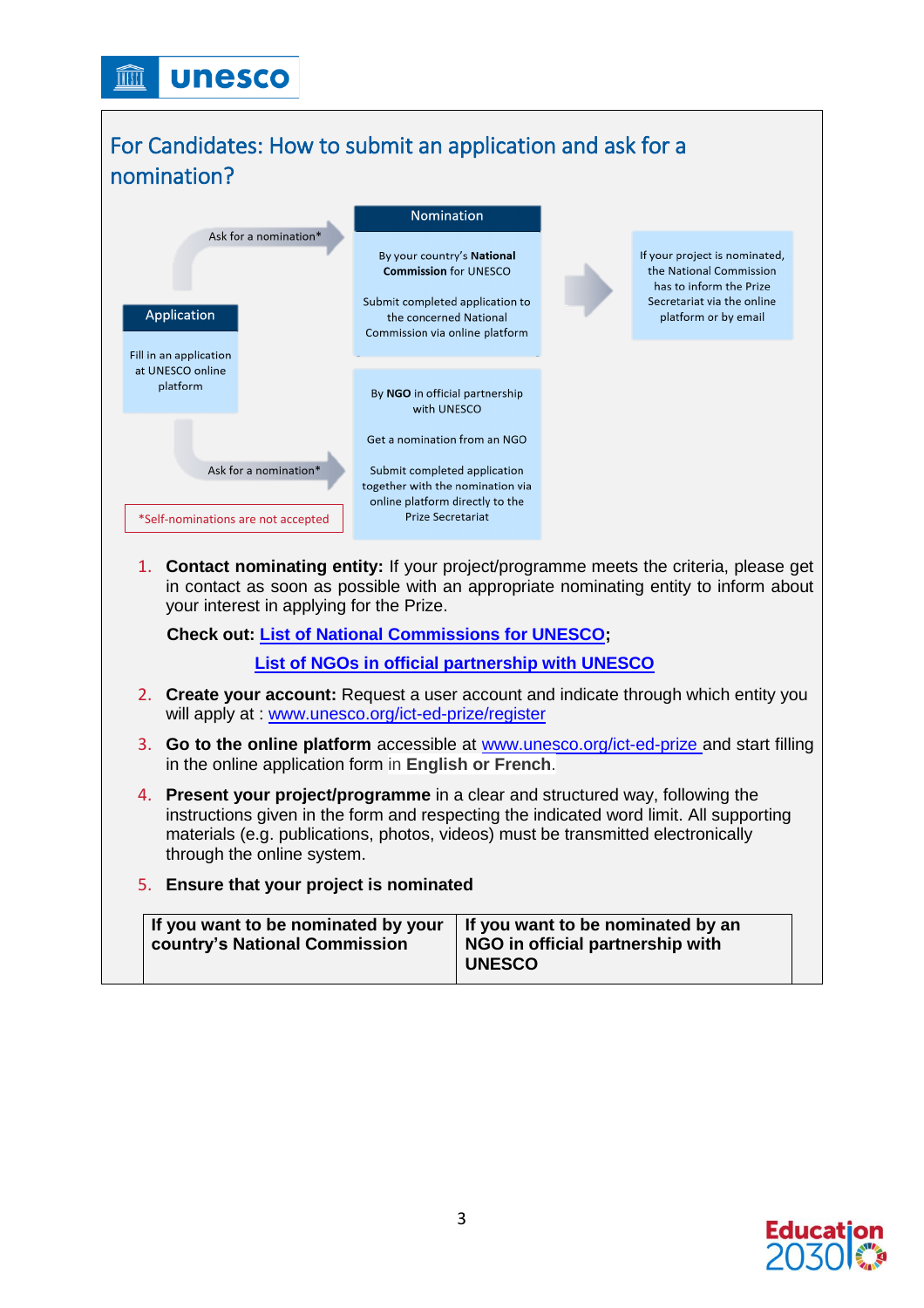**unesco** <u>in</u>

| $\triangleright$ Fill in the application and submit it<br>via UNESCO online platform for                                                                                                                                                                                                                                                                                 | $\triangleright$ Identify an NGO in official partnership<br>with UNESCO                                      |
|--------------------------------------------------------------------------------------------------------------------------------------------------------------------------------------------------------------------------------------------------------------------------------------------------------------------------------------------------------------------------|--------------------------------------------------------------------------------------------------------------|
| review and possible nomination of<br>the concerned National Commission                                                                                                                                                                                                                                                                                                   | $\triangleright$ Provide this NGO with information about<br>your project and ask for a nomination            |
| $\triangleright$ If selected, the National Commission<br>will provide the nomination via<br>UNESCO online platform and<br>submit it to the Prize Secretariat                                                                                                                                                                                                             | $\triangleright$ Receive a nomination (in a form of a<br>letter) and attach it to your online<br>application |
| $\triangleright$ Please note that a National<br>Commission can nominate only up<br>to 3 submissions                                                                                                                                                                                                                                                                      | $\triangleright$ Submit the application to the Prize<br>Secretariat via UNESCO online platform               |
| We strongly recommend:                                                                                                                                                                                                                                                                                                                                                   |                                                                                                              |
| Contact your country's National<br>Commission already while filling in the<br>application                                                                                                                                                                                                                                                                                |                                                                                                              |
| $\ast$<br>Some countries may have the<br>national selection process and internal<br>deadlines for submission. This is why it<br>is essential to get in contact with the<br>relevant National Commission from the<br>very beginning of the application<br>process in order to submit your<br>application in line with the National<br>Commission deadline and guidelines. |                                                                                                              |

Please note that **self-nominations cannot be considered**. Any submission form **not nominated** by the National Commission or an NGO in official partnership with UNESCO will not be accepted by the Secretariat.

**Difficulties in reaching an appropriate nominating entity**: please contact the Prize Secretariat.